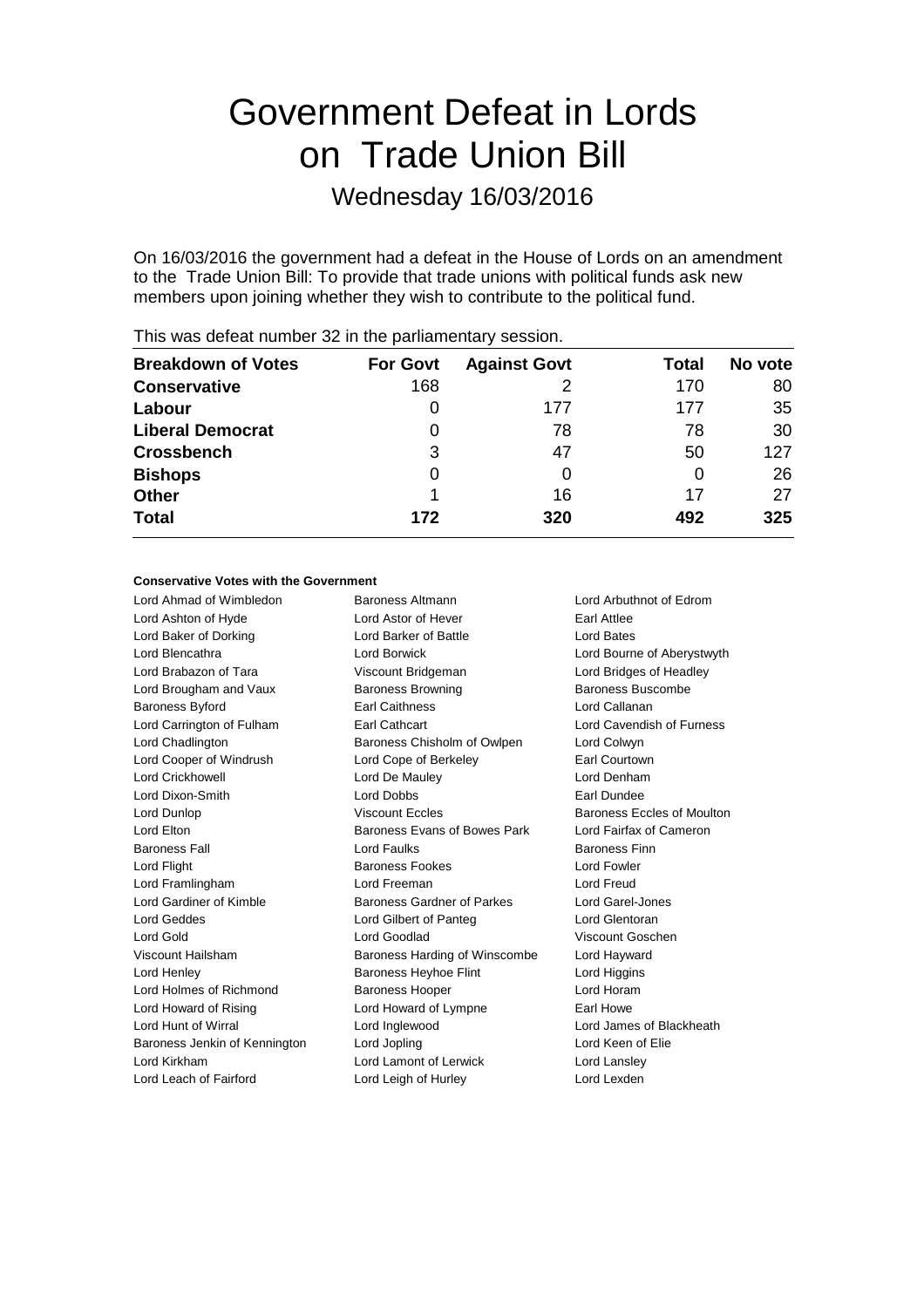Earl Lindsay Lord Lingfield Lord Livingston of Parkhead Marquess of Lothian **Lord Lupton** Lord Lupton **Lord Lyell** Lord Lyell Lord MacGregor of Pulham Market Lord Mackay of Clashfern Lord Magan of Castletown Lord Mancroft Lord Marlesford Lord Maude of Horsham Lord Mawhinney **Lord McColl of Dulwich Baroness McGregor-Smith** Baroness McGregor-Smith Baroness McIntosh of Pickering Baroness Mobarik Baroness Montrose Lord Moore of Lower Marsh Baroness Morris of Bolton Lord Moynihan Lord Naseby Lord Nash Baroness Neville-Jones Baroness Neville-Rolfe Baroness Newlove Baroness Noakes Lord Norton of Louth Lord O'Shaughnessy Lord O'Neill of Gatley Baroness Oppenheim-Barnes Lord Palumbo Lord Patten Baroness Perry of Southwark Baroness Pidding Lord Plumb Lord Polak Lord Porter of Spalding Lord Prior of Brampton Baroness Rawlings **Baroness Redfern Baroness Redfern Lord Renfrew of Kaimsthorn** Lord Ribeiro Viscount Ridley Lord Risby Lord Robathan Baroness Rock Lord Ryder of Wensum Lord Sanderson of Bowden Baroness Scott of Bybrook Baroness Seccombe Earl Selborne Lord Selkirk of Douglas Lord Selsdon Lord Sheikh **Lord Sherbourne of Didsbury** Baroness Shields Lord Shinkwin Lord Skelmersdale Lord Smith of Hindhead Lord Spicer Baroness Stedman-Scott Lord Sterling of Plaistow Baroness Stowell of Beeston Lord Strathclyde **Baroness Stroud** Lord Suri Lord Tanlaw Lord Taylor of Holbeach Lord Tebbit Lord Trefgarne Viscount Trenchard Lord Trimble **Lord True** Lord True Lord Tugendhat Lord Wasserman **Lord Wei** Baroness Wheatcroft Lord Whitby Baroness Wilcox Lord Willetts Baroness Williams of Trafford Lord Young of Cookham Viscount Younger of Leckie

#### **Conservative Votes against the Government**

Lord Balfe Lord Cormack

#### **Labour Votes with the Government**

# **Labour Votes against the Government**

Lord Anderson of Swansea **Baroness Andrews** Baroness Andrews Baroness Armstrong of Hill Top Lord Bach Baroness Bakewell Lord Bassam of Brighton Lord Beecham Lord Berkeley Lord Bhattacharyya Baroness Billingham Baroness Blackstone Lord Blunkett Lord Boateng Lord Bradley Lord Bragg Lord Brennan Lord Brooke of Alverthorpe Lord Brookman Lord Campbell-Savours Lord Cashman Viscount Chandos Lord Christopher Lord Clark of Windermere Lord Clarke of Hampstead Lord Collins of Highbury **Baroness Corston** Baroness Corston Baroness Crawley Lord Cunningham of Felling Lord Darling of Roulanish Lord Davidson of Glen Clova Baroness Donaghy **Baroness Donaghy** Lord Donoughue **Baroness Drake** Lord Drayson Lord Dubs Lord Elder Lord Evans of Temple Guiting Lord Falconer of Thoroton Baroness Farrington of Ribbleton Lord Faulkner of Worcester Lord Foster of Bishop Auckland Lord Foulkes of Cumnock Baroness Gale **Lord Giddens** Lord Giddens **Lord Giddens** Lord Glasman Baroness Golding **Lord Gordon of Strathblane** Baroness Gould of Potternewton Lord Grantchester Lord Griffiths of Burry Port Lord Grocott Lord Harris of Haringey Lord Harrison Lord Hart of Chilton Lord Haskel Lord Haughey Lord Haworth

Baroness Adams of Craigielea Lord Allen of Kensington Lord Alli Baroness Hayter of Kentish Town Baroness Healy of Primrose Hill Baroness Henig

Lord Davies of Oldham Lord Davies of Stamford Baroness Dean of Thornton-le-Fylde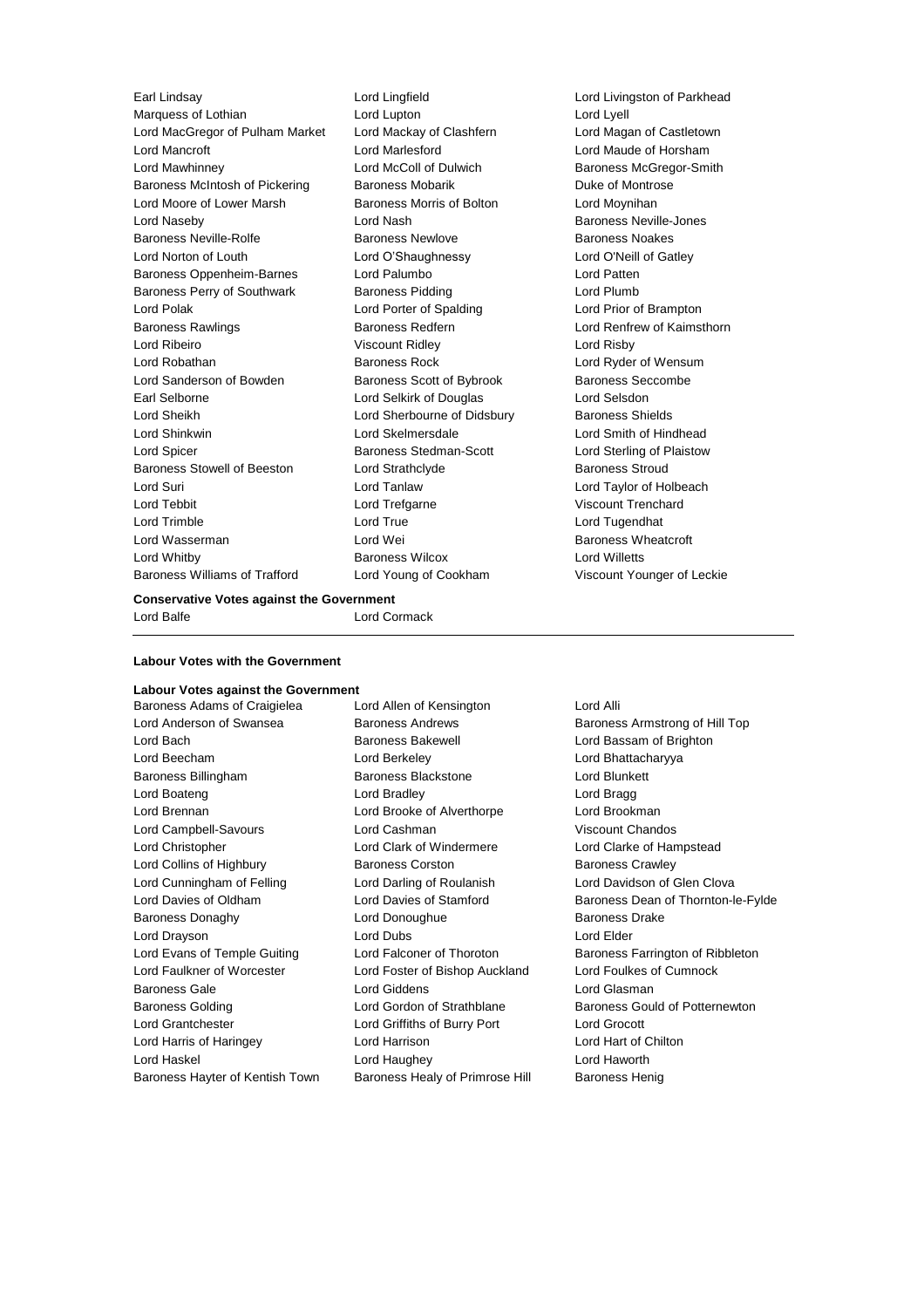Baroness Hilton of Eggardon Baroness Hollis of Heigham Lord Howarth of Newport Baroness Howells of St Davids Lord Howie of Troon Lord Hoyle Lord Hughes of Woodside Lord Hunt of Chesterton Lord Hunt of Kings Heath Lord Hutton of Furness **Lord Irvine of Lairg** Baroness Jay of Paddington Baroness Jones of Whitchurch Lord Jones Lord Jordan Baroness Jowell **Lord Lord Judd Lord Communist Communist Communist Communist Communist Communist Communist Communist Communist Communist Communist Communist Communist Communist Communist Communist Communist Communist Com** Baroness Kennedy of The Shaws Baroness Kennedy of Cradley Lord Kestenbaum Baroness King of Bow Lord Kinnock Baroness Kinnock of Holyhead Lord Kirkhill **Lord Kirkhill** Lord Knight of Weymouth **Baroness Lawrence of Clarendon** Lord Lea of Crondall **Lord Lennie** Lord Levy Lord Levy Baroness Liddell of Coatdyke Lord Liddle Lord Linesey Baroness Lister of Burtersett Lord Livermore Lord Macdonald of Tradeston Lord MacKenzie of Culkein Lord Mandelson and Baroness Massey of Darwen Lord Maxton Lord McAvoy Lord McConnell of Glenscorrodale Baroness McDonagh **Lord McFall of Alcluith** Baroness McIntosh of Hudnall Lord Mendelsohn Lord Mitchell Lord Monks Lord Moonie Baroness Morgan of Huyton Lord Morgan Baroness Morgan of Ely **Lord Morris of Aberavon** Lord Morris of Handsworth Baroness Morris of Yardley **Lord Murphy of Torfaen** Baroness Nye Lord O'Neill of Clackmannan Lord Patel of Bradford Lord Pendry Baroness Pitkeathley Lord Plant of Highfield Lord Ponsonby of Shulbrede Lord Prescott Baroness Primarolo Baroness Prosser Lord Puttnam Baroness Quin Lord Radice Baroness Ramsay of Cartvale Baroness Rebuck Lord Reid of Cardowan Lord Richard Lord Rogers of Riverside Lord Rooker Lord Rosser Lord Rowlands Lord Sawyer Baroness Sherlock Viscount Simon Baroness Smith of Gilmorehill Lord Smith of Leigh Baroness Smith of Basildon Lord Snape Lord Soley Lord Stevenson of Balmacara Lord Stone of Blackheath Baroness Symons of Vernham Dean Baroness Taylor of Bolton Lord Taylor of Blackburn Lord Temple-Morris Baroness Thornton Lord Tomlinson Lord Touhig Lord Triesman Lord Tunnicliffe Lord Turnberg **Baroness Wall of New Barnet Baroness Warwick of Undercliffe** Lord Watson of Invergowrie Lord Watts Lord West of Spithead Baroness Wheeler **Baroness Whitaker** Lord Whitty Lord Williams of Elvel Lord Wills Lord Wood of Anfield Lord Woolmer of Leeds **Lord Young of Norwood Green** Baroness Young of Old Scone

#### **Liberal Democrat Votes with the Government**

#### **Liberal Democrat Votes against the Government**

| Lord Addington                                | LOID Allan OL Hallam           | LOID ASHOOW         |
|-----------------------------------------------|--------------------------------|---------------------|
| Baroness Bakewell of Hardington<br>Mandeville | <b>Baroness Barker</b>         | Lord Beith          |
| Baroness Bonham-Carter of Yarnbury            | <b>Baroness Brinton</b>        | <b>Lord Burnett</b> |
| <b>Baroness Burt of Solihull</b>              | Lord Campbell of Pittenweem    | Lord Clemen         |
| <b>Lord Cotter</b>                            | Lord Dholakia                  | <b>Baroness Do</b>  |
| Baroness Falkner of Margravine                | <b>Baroness Featherstone</b>   | Lord Foster o       |
| Baroness Garden of Frognal                    | Lord German                    | Earl Glasgov        |
| Lord Goddard of Stockport                     | <b>Lord Greaves</b>            | <b>Baroness Gr</b>  |
| <b>Baroness Hamwee</b>                        | Baroness Harris of Richmond    | Baroness Hu         |
| Lord Hussain                                  | <b>Baroness Hussein-Ece</b>    | Baroness Ja         |
| <b>Baroness Jolly</b>                         | Lord Jones of Cheltenham       | Lord Kirkwoc        |
| <b>Baroness Kramer</b>                        | Lord Lee of Trafford           | Lord Lester o       |
| <b>Baroness Ludford</b>                       | Lord Maclennan of Rogart       | <b>Baroness Ma</b>  |
| <b>Baroness Manzoor</b>                       | Lord Marks of Henley-on-Thames | Lord McNally        |
|                                               |                                |                     |

Lord Addington Lord Allan of Hallam Lord Ashdown of Norton-sub-Hamdon Lord Beith

> Pittenweem Lord Clement-Jones Baroness Doocey tone **Earner Exercise Falkner Earnerstone Earners** Lord Foster of Bath Earl Glasgow Baroness Grender Richmond Baroness Humphreys Ece Baroness Janke tenham **Lord Kirkwood of Kirkhope** d **Baroness Cord Lester of Herne Hill** Rogart Baroness Maddock ey-on-Thames Lord McNally